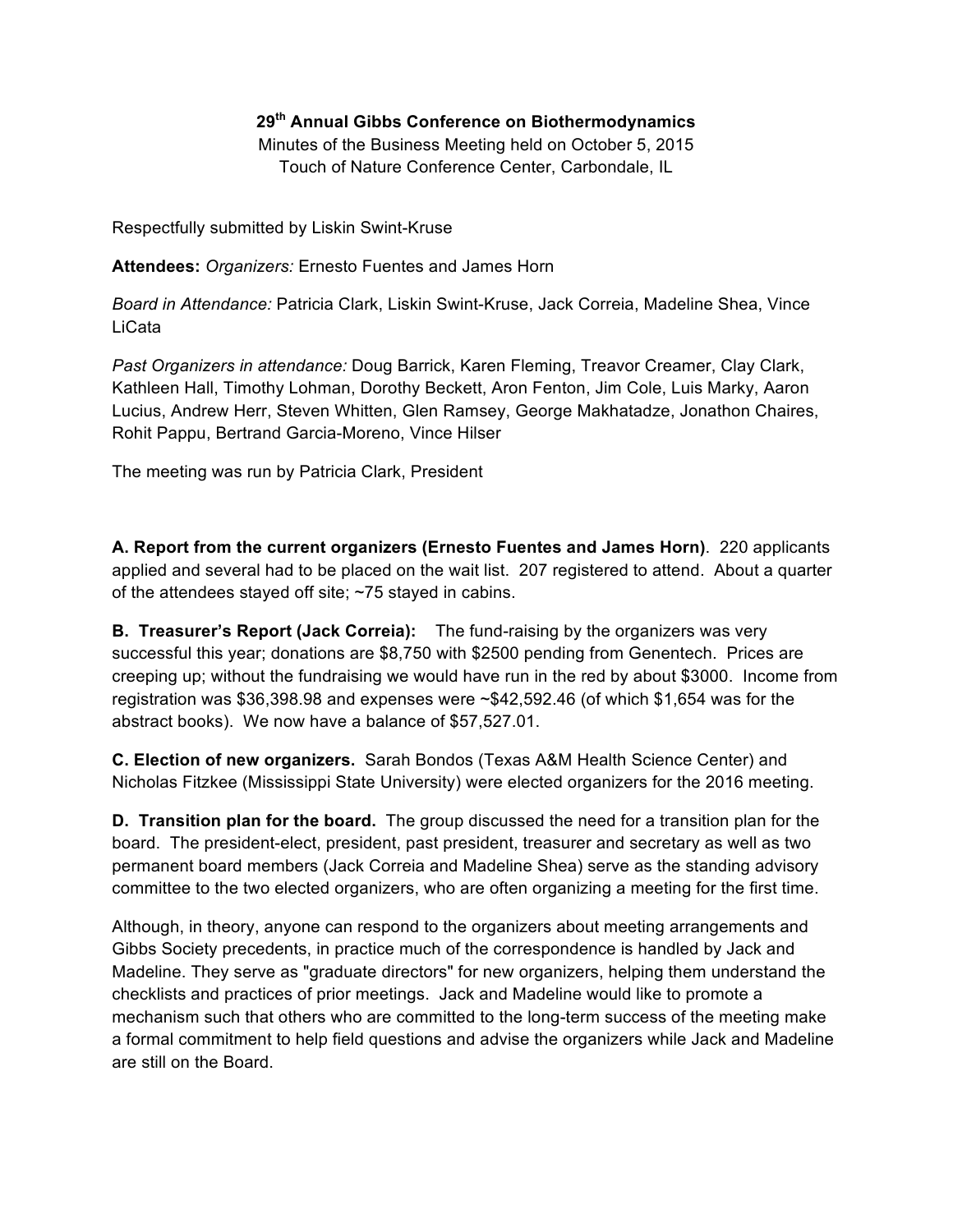The primary duties of President are light (running the annual business meeting, making welcoming remarks). One option to garner advisors is to extend the term of President-Elect to 5 years (president-elect, president, past-president, followed by an additional 2 years as a board member), starting with this year's president-elect. Discussion indicated that a five-year commitment is more than some would like or may be suited to accept. Another option is for the President to take a more active role in advising new organizers. It may also be fruitful to recruit additional at-large members of the Board to serve a specified term (such as 5-years) in staggered intervals to help preserve institutional memory.

No final decision was reached, although the incoming President (Vince LiCata) indicated a willingness to make a 5-year commitment, and President-Elect Jim Cole accepted a more involved position for a standard 3-year term.

An IT position was also formally added to the board. Nathan Baker has put in many years of service regarding the conference application website, the registration website, and PayPal payments. Rohit Pappu may be able to help with this in the future.

**E. Selection of president-elect.** James Cole was elected president-elect. Vince LiCata is now the current president. Patricia Clark is now the past-president.

**F. Report from Saturday Night Thermo (Vince LiCata).** 108 trainees RSVP'd, and the maximum attendance was 78. Reports of the flash talks and the career panel were very positive. Vince LiCata and Susan Pedigo are available to do it again. Susan Pedigo had a family emergency this year and Sarah Bondos filled in for her at the event.

## **F. Miscellaneous.**

- We will add the new speakers to the mailing list and send it out to the former organizers for suggested names to add.
- The poster session is too loud and crowded. Suggestions were made to move about half the posters to the dining hall. The vendor placement – between the bar and the posters – was very satisfactory.

## **G. Post-Gibbs29 email discussion Oct 7-16, 2015**

Email Addressees: All former organizers and Gibbs30 new organizers

- a. It was suggested that the current Board create a Board Handbook that describes the expectations and responsibilities of membership so that we can share that easily with prospective Board Members. There are several documents that Jack, Liskin and Madeline have created that can serve as the foundation for such a manual.
- b. Suggested training for student moderators.
	- Student moderators could use more training so they are more comfortable cutting off speakers and reminding the audience about speaking loudly, to better facilitate the discussion. They could be included in the training notes and instruction already given to the Saturday Night Thermo moderators. They should